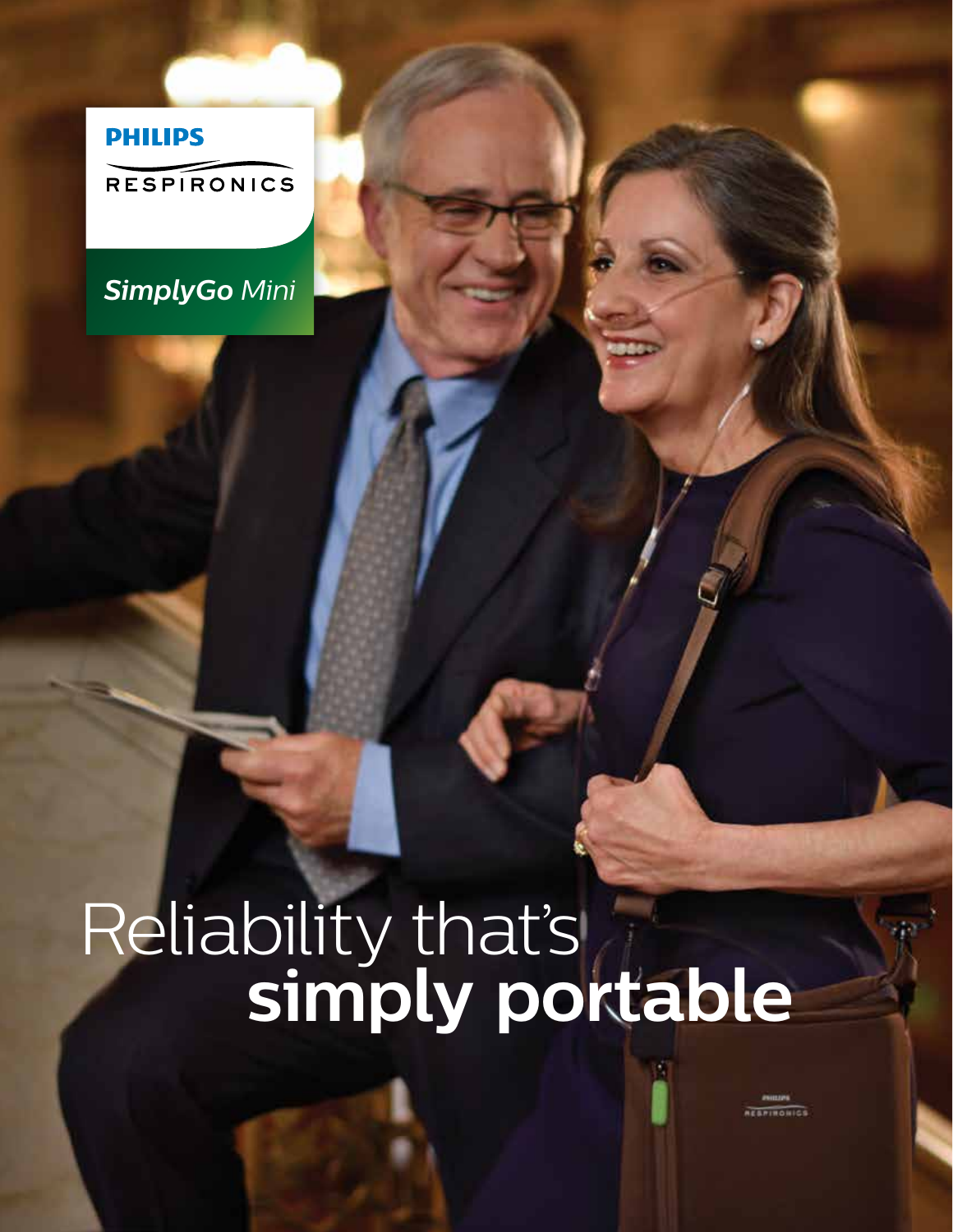# Built for the demands of today's **active patients**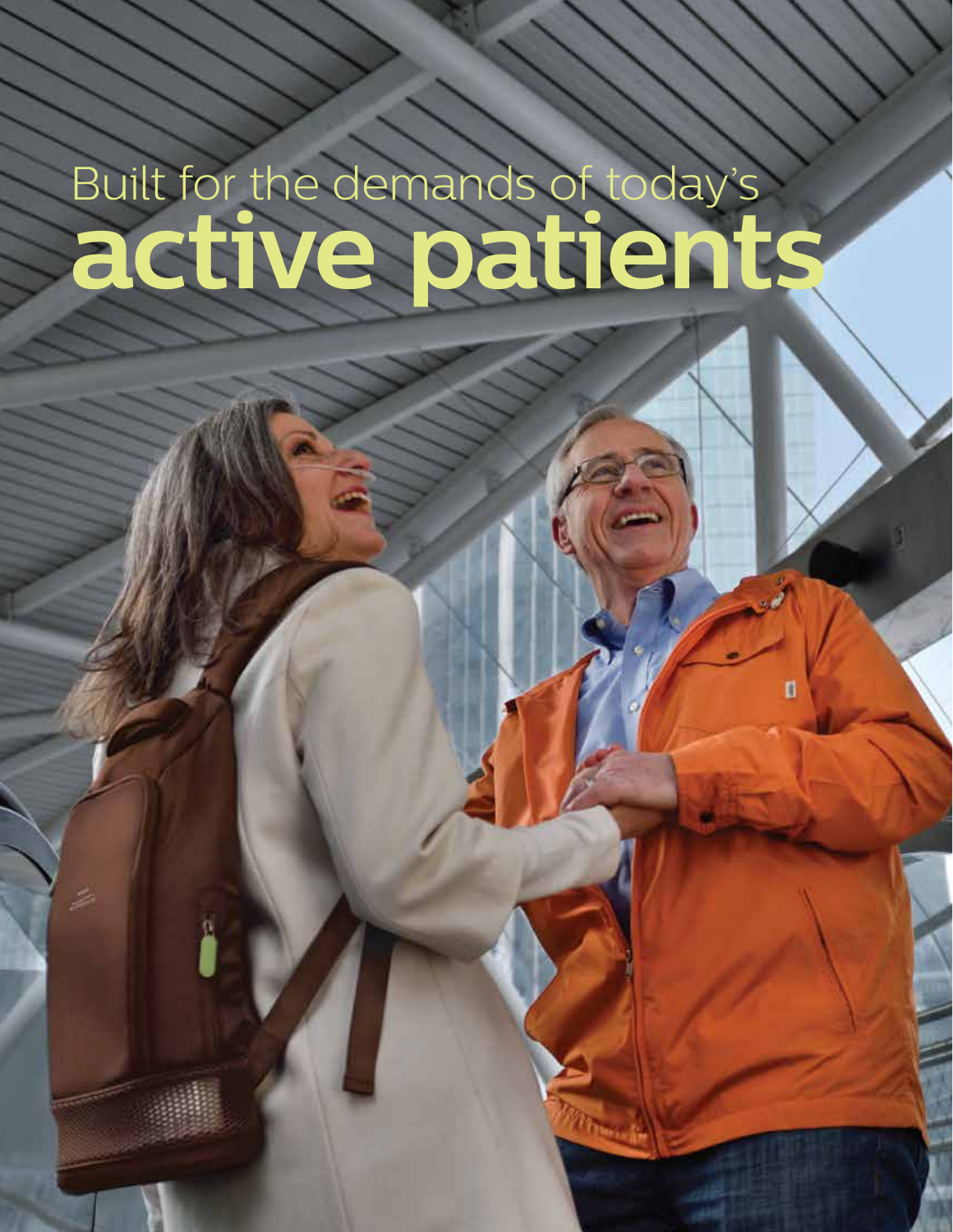The SimplyGo Mini portable oxygen concentrator (POC) is designed to help you grow your business by giving you the ability to offer light weight, attractive features, and true reliability that today's patients demand in a POC.

At Philips Respironics, we have earned our reputation for designing and building excellence into all of our products. Now, with SimplyGo Mini, you can offer your patients the choice for excellence in lightweight portable oxygen concentrators.

## Reliability matters to your business

When you place a POC with a patient, you need to know that it's going to have the reliability and ruggedness to help your business:

- Eliminate recurring oxygen delivery costs and cylinder hassles
- Reduce maintenance costs
- Ease inventory management
- Minimize patient calls

SimplyGo Mini has undergone the same rigorous testing regimen as that of our SimplyGo POC. SimplyGo Mini was subjected to real-world conditions including impacts, vibrations, and temperatures to deliver reliable performance day in and day out.

#### **Meet more patients' needs with nearly 20% more oxygen**

With the ability to deliver nearly 20% more oxygen output than the nearest competitive POC, SimplyGo Mini has the highest oxygen output of any POC weighing 5 lbs. or less.<sup>1</sup> This means that you can offer more patients the features and performance they are demanding in a POC.



<sup>1</sup> When devices are operated at their maximum setting.

### **COPD management program**

Philips Respironics end-to-end solutions may help to reduce hospital readmissions and the subsequent healthcare dollars spent on COPD management. Across the continuum of care, our products are designed to provide comfortable and effective treatment and allow patients to easily transition from hospital to home.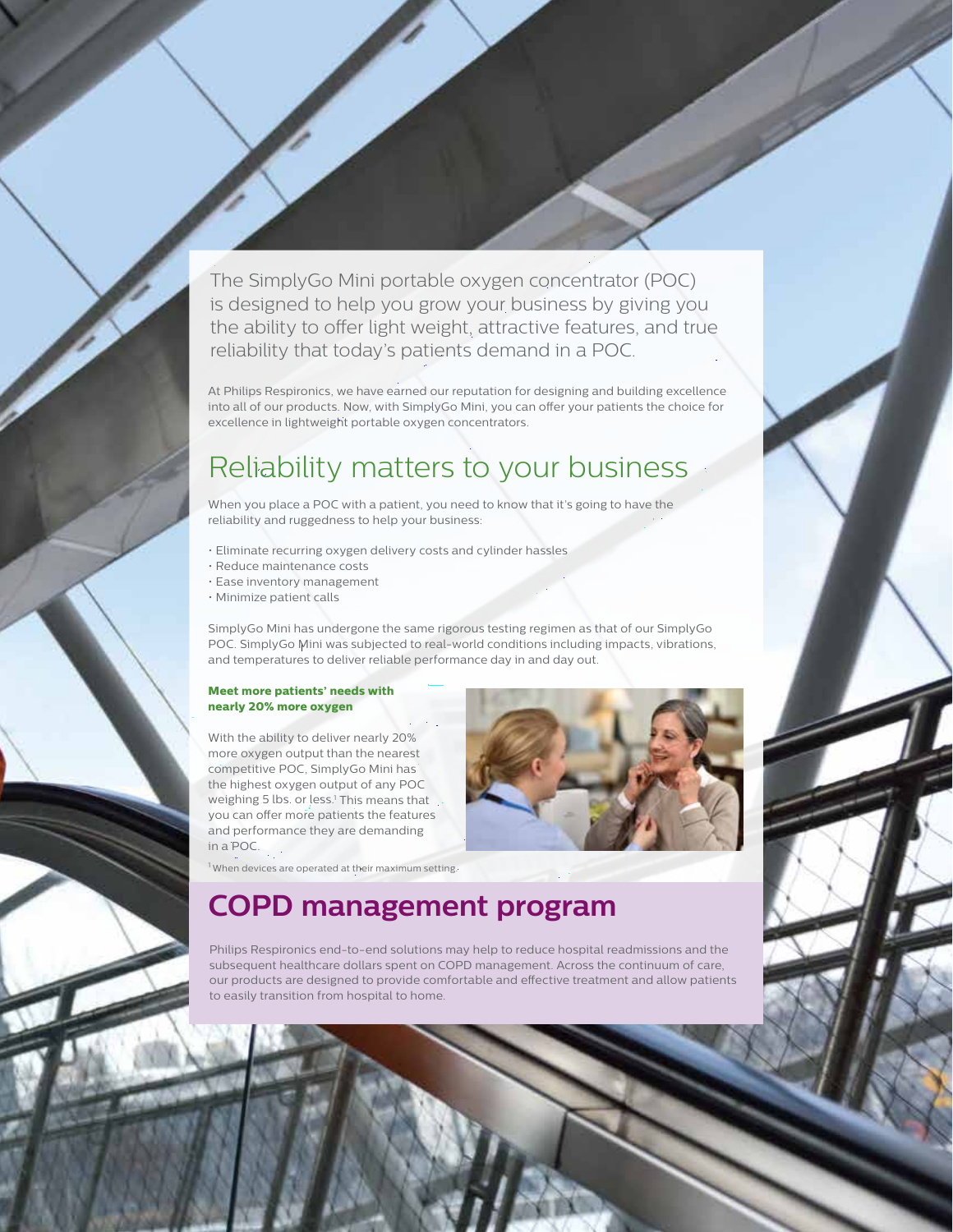# Why purchasing a **quality product matters**



Potential increase in patient retention



Decrease in inventory because of fewer swap-outs



Potential increase in clinician confidence and referrals



Decrease in resources and overtime payments to deal with failed equipment calls and pick-ups



Increase in employee value-added activities because of fewer failure calls



Decrease in dayto-day business disruptions because of product failures

#### **Simply smart design**

As the smallest and lightest POC ever developed by Philips Respironics, SimplyGo Mini is built for today's patients with features like:

- Attractive and sleek design
- Easy-to-remove external battery
- Light weight (5.0 lbs.)
- Intuitive, easy-to-read screen
- Strong, comfortable carrying case



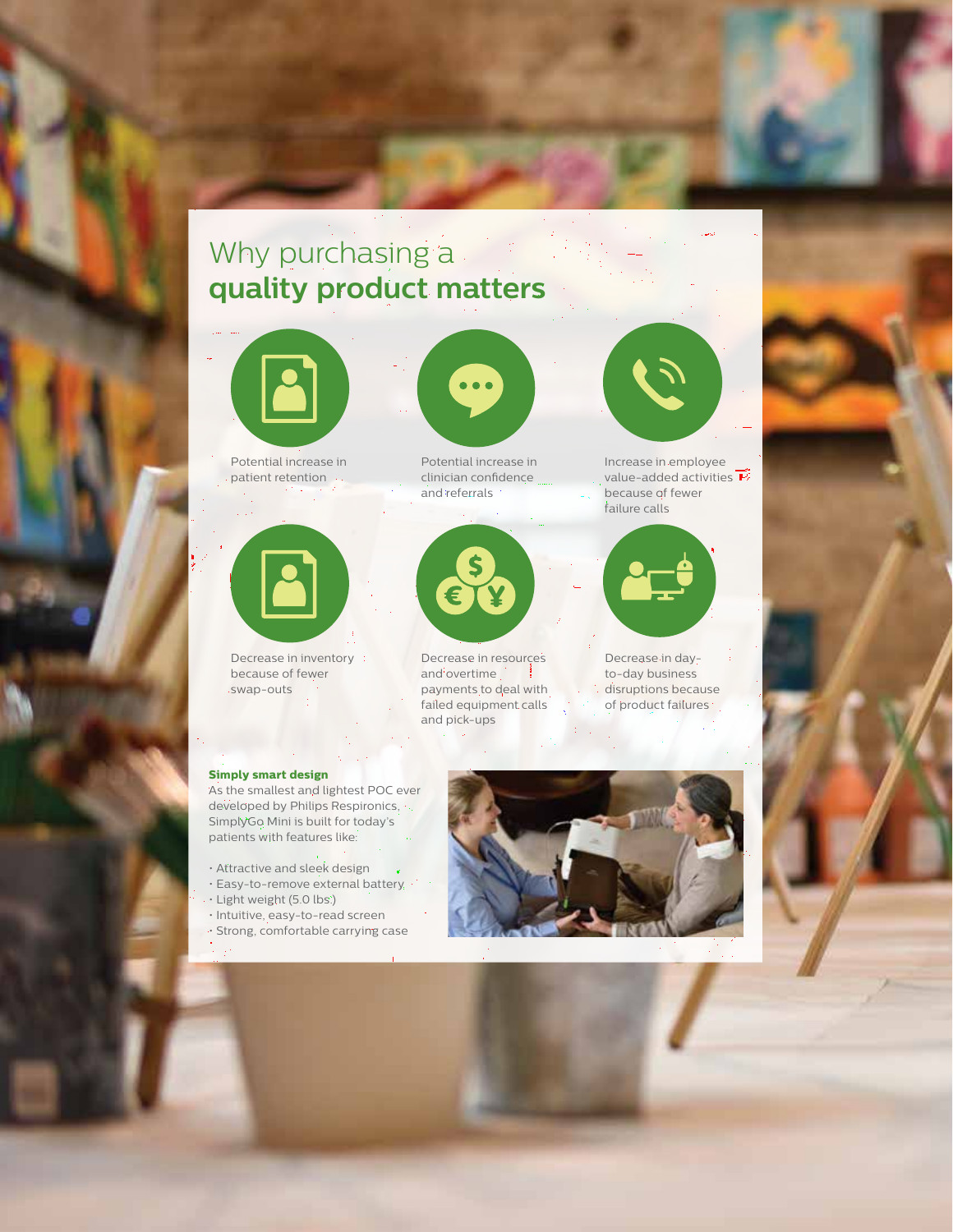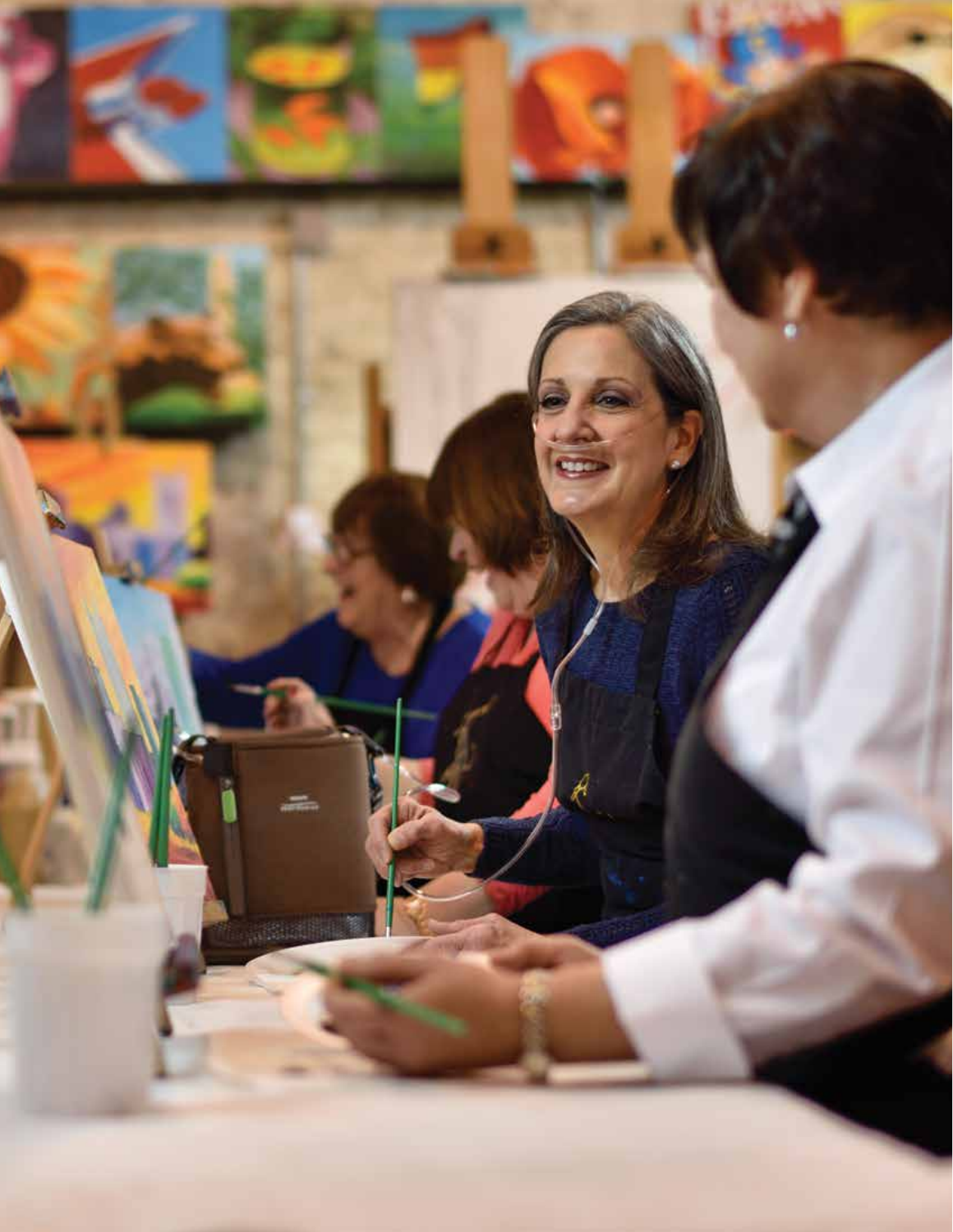#### **Product specifications**

| Oxygen concentrations <sup>2</sup>                               | At least 87% at all settings (maximum of 96%)<br>$\textsuperscript{2}$ Based on atmospheric pressure of 14.7 psia (101 kPa) at 70° F (21° C)                                                                                                                                                    |                                                                                                 |
|------------------------------------------------------------------|-------------------------------------------------------------------------------------------------------------------------------------------------------------------------------------------------------------------------------------------------------------------------------------------------|-------------------------------------------------------------------------------------------------|
| Outlet pressure                                                  | 20 psig                                                                                                                                                                                                                                                                                         |                                                                                                 |
| Flow settings and pulse volumes                                  | Nom. pulse vol. at 20 BPM<br>Setting<br>$11 \mathrm{m}$<br>2<br>$22$ ml<br>3<br>33 ml<br>4<br>44 ml<br>5<br>50 ml<br>+/- 25% or 6 ml, whichever is greater (average of 20 consecutive pulses) over the<br>rated environmental range                                                             | Max. minute vol. output<br>220 ml/min<br>440 ml/min<br>660 ml/min<br>880 ml/min<br>1,000 ml/min |
| Sound level                                                      | 43 dBA typical at settings 2 and 20 BPM; 46 dBA typical at settings 5 and 20 BPM                                                                                                                                                                                                                |                                                                                                 |
| <b>Physical characteristics</b>                                  |                                                                                                                                                                                                                                                                                                 |                                                                                                 |
| Size                                                             | With standard battery: 9.4 in. x 8.3 in. x 3.6 in. (23.9 cm x 21.1 cm x 9.1 cm)<br>With extended battery: 10.2 in x 8.3 in x 2.6 in (25.9 cm x 21.1 cm x 9.1 cm)                                                                                                                                |                                                                                                 |
| Weight                                                           | 5 lbs. (2.3 kg) with standard battery installed<br>6 lbs. (2.7 kg) with extended battery installed                                                                                                                                                                                              |                                                                                                 |
| User interface                                                   | Touch screen LCD                                                                                                                                                                                                                                                                                |                                                                                                 |
| <b>Operating conditions</b>                                      |                                                                                                                                                                                                                                                                                                 |                                                                                                 |
| Operating temperature                                            | 41° F to 95° F (5° C to 35° C)                                                                                                                                                                                                                                                                  |                                                                                                 |
| Relative humidity                                                | 15% to 93%                                                                                                                                                                                                                                                                                      |                                                                                                 |
| Altitude                                                         | Up to 10,000 ft. (3,048 m)                                                                                                                                                                                                                                                                      |                                                                                                 |
| <b>AC power</b>                                                  |                                                                                                                                                                                                                                                                                                 |                                                                                                 |
| Input                                                            | 100 to 240 VAC, 50/60 Hz                                                                                                                                                                                                                                                                        |                                                                                                 |
| Output                                                           | 19 VDC, 6.3 A max                                                                                                                                                                                                                                                                               |                                                                                                 |
| Power consumption                                                | 120 W while charging                                                                                                                                                                                                                                                                            |                                                                                                 |
| <b>DC</b> power                                                  |                                                                                                                                                                                                                                                                                                 |                                                                                                 |
| Input                                                            | $12 - 16$ VDC                                                                                                                                                                                                                                                                                   |                                                                                                 |
| Output                                                           | 19 +/- 5% VDC, 6.3 A                                                                                                                                                                                                                                                                            |                                                                                                 |
| <b>Audible alarm</b>                                             |                                                                                                                                                                                                                                                                                                 |                                                                                                 |
| Sound level                                                      | 56 dBA or greater when measured at 1 m                                                                                                                                                                                                                                                          |                                                                                                 |
| Alarm type                                                       | No breath, low oxygen concentration, high breath rate, technical fault,<br>low battery, no flow, depleted battery, external power failure                                                                                                                                                       |                                                                                                 |
| <b>Battery</b>                                                   |                                                                                                                                                                                                                                                                                                 |                                                                                                 |
| Chemistry                                                        | Lithium ion 14.4 VDC (nominal)                                                                                                                                                                                                                                                                  |                                                                                                 |
| <b>Battery options</b>                                           | Standard battery, Extended battery (equals two standard batteries)                                                                                                                                                                                                                              |                                                                                                 |
| Dimensions                                                       | Standard battery: 7.9 in. x 3.6 in. x 1.0 in. (20.1 cm x 9.1 cm x 2.5 cm)<br>Extended battery: 7.9 in. x 3.6 in. x 1.9 in. (20.1 cm x 9.1 cm x 4.8 cm)                                                                                                                                          |                                                                                                 |
| Weight                                                           | Standard battery: 1.1 lbs. (0.50 kg)<br>Extended battery 2.1 lbs. (0.95 kg)                                                                                                                                                                                                                     |                                                                                                 |
| Watt-hour rating<br>per standard battery                         | 3.4 Ah x 3.6V x 8 cells = 97.9 Wh per standard battery                                                                                                                                                                                                                                          |                                                                                                 |
| Charge time                                                      | Standard battery: 4 hours maximum<br>Extended battery: 8 hours maximum                                                                                                                                                                                                                          |                                                                                                 |
| Typical battery duration on pulse setting 2, 20 BPM <sup>3</sup> |                                                                                                                                                                                                                                                                                                 |                                                                                                 |
| Standard battery                                                 | Up to 4.5 hours                                                                                                                                                                                                                                                                                 |                                                                                                 |
| Extended battery                                                 | Up to 9 hours<br><sup>3</sup> Battery duration times are based on new, fully charged batteries used with a new SimplyGo Mini System. Battery duration times will degrade<br>with battery age, environmental operating conditions, use over time, and operational condition of the concentrator. |                                                                                                 |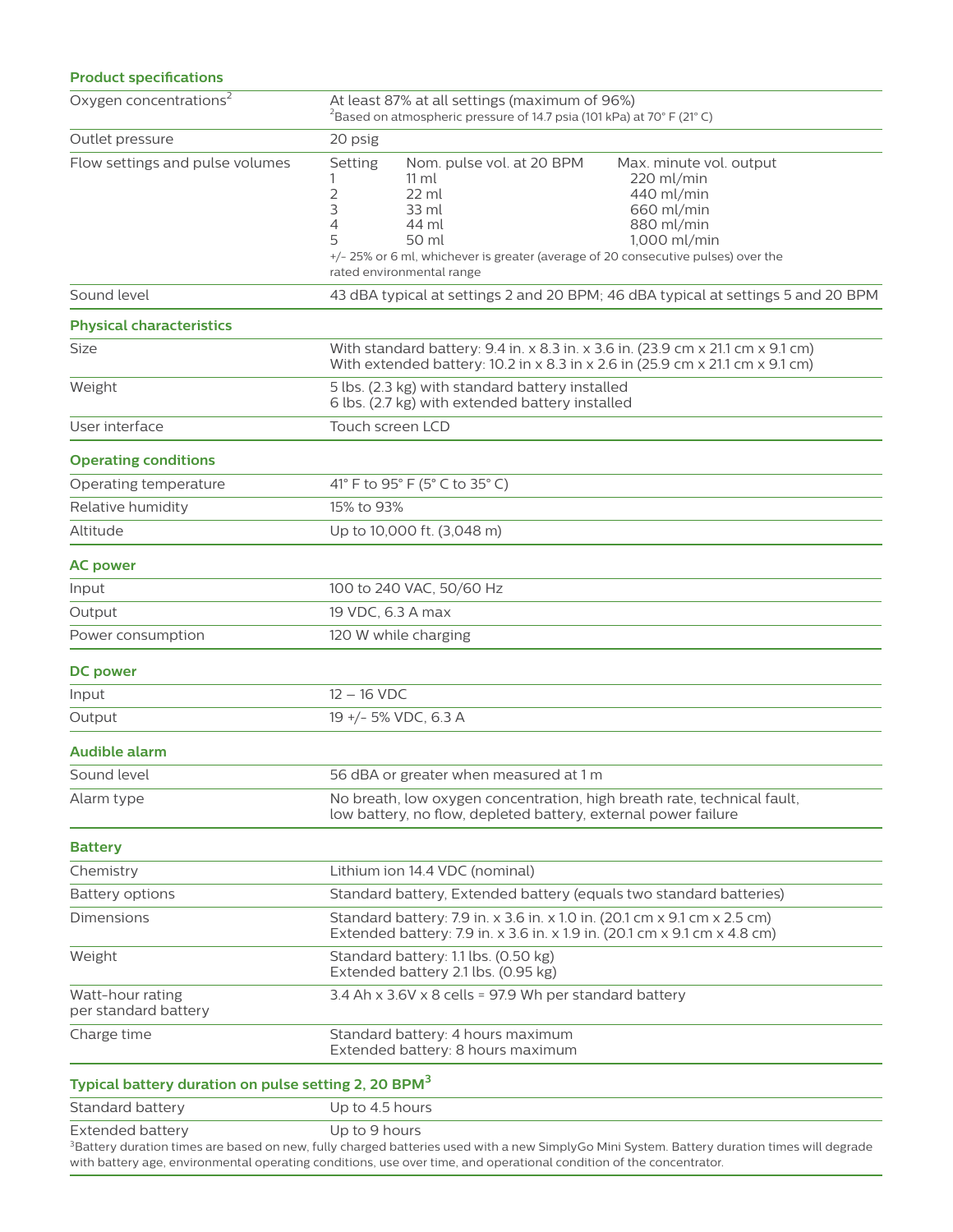#### **Ordering information**

| Device                                                                                                                                                                                                                                 | Part number                                 |
|----------------------------------------------------------------------------------------------------------------------------------------------------------------------------------------------------------------------------------------|---------------------------------------------|
| SimplyGo Mini system with<br>standard battery includes: SimplyGo<br>Mini portable oxygen concentrator,<br>carrying case, one standard<br>rechargeable lithium ion battery.<br>DC and AC power cords, accessory<br>bag, and user manual | US·<br>1113601<br>International:<br>1113604 |
| SimplyGo Mini system with<br>extended battery includes: SimplyGo<br>Mini portable oxygen concentrator,<br>carrying case, one extended<br>rechargeable lithium ion battery,<br>DC and AC power cords, accessory<br>bag, and user manual | US·<br>1113602<br>International:<br>1113605 |



| Replacement accessories                               | Part number |
|-------------------------------------------------------|-------------|
| Standard lithium ion battery                          | 1116816     |
| Extended lithium ion battery                          | 1116817     |
| SimplyGo Mini AC power supply                         | 1116818     |
| SimplyGo Mini AC power cord                           | 1082664     |
| SimplyGo Mini DC power supply                         | 1116819     |
| SimplyGo Mini external<br>battery charger             | 1116830     |
| SimplyGo Mini airline cable                           | 1113902     |
| User Manual                                           | 1118724     |
|                                                       |             |
| Accessories - Bags - Brown                            | Part number |
| SimplyGo Mini carry bag and strap,<br>brown           | 1119897     |
| SimplyGo Mini accessory bag, brown                    | 1116824     |
| SimplyGo Mini backpack, brown                         | 1116836     |
| Accessories - Bags - Black                            | Part number |
| SimplyGo Mini carry bag and strap,<br>black           | 1119928     |
| SimplyGo Mini accessory bag, black                    | 1119893     |
| SimplyGo Mini backpack, black                         | 1119894     |
| Warranties                                            | Part number |
| SimplyGo Mini 3-year system, 1-year<br>sieve warranty | 1120121     |
| SimplyGo Mini 2-year sieve<br>warranty extension      | 1120123     |
| SimplyGo Mini 3-year system, 3-year<br>sieve warranty | 1122070     |
|                                                       |             |

### Learn more

For more information about SimplyGo Mini, call customer service at 1-800-345-6443. **Visit www.philips.us/simplygomini**

#### **The Right Fit**

SimplyGo Mini is part of our Right Fit, a complete portfolio of oxygen products and programs inspired by patients and built for business.